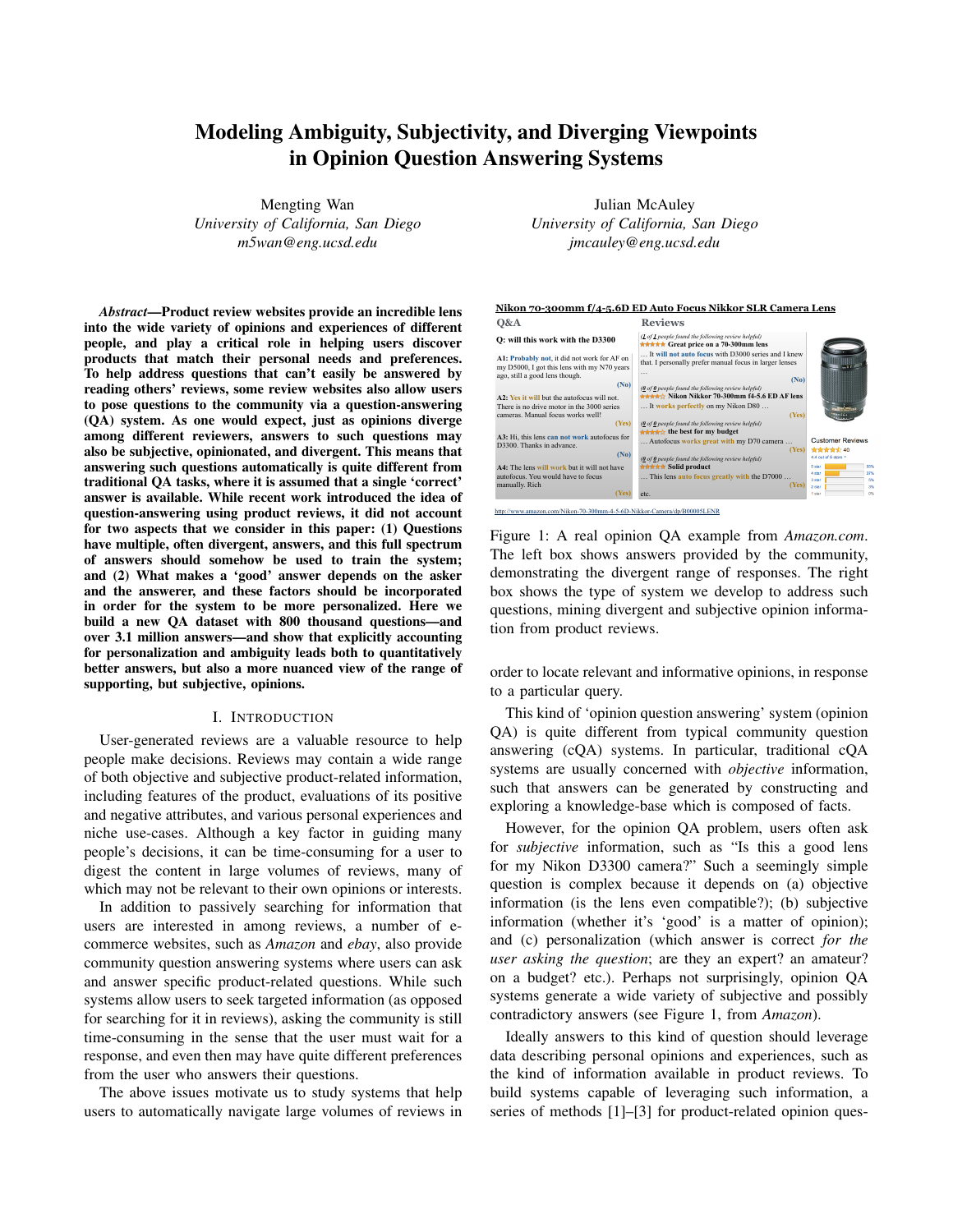tions answering have been developed. These methods can automatically retrieve potential answers from reviews based on different linguistic features. Many of these approaches develop information retrieval systems where traditional text similarity measures are explored and text fragments are filtered based on question types or the attributes of the product that users refer to in their questions [1], [2].

Recently, a supervised approach, *Mixtures of Opinions for Question Answering* (MoQA) [3], was developed for opinion QA systems using product reviews. There, product-related questions were categorized into two types as follows:

- Binary questions. A large fraction of questions in realworld opinion QA data are binary questions where answers amount to either 'Yes' or 'No'. Such answers can easily be detected (i.e., to build a labeled dataset) in a supervised setting using a binary classifier [4]. When addressing binary questions, we are interested both in mining relevant opinions from reviews, but also providing a yes/no answer directly.
- Open-ended questions. In addition to binary questions, a significant number of product-related questions are open-ended, or compound questions (etc.). It is usually impractical to answer such questions directly with an automated system. Instead, we are more interested in learning a good relevance function which can help us retrieve useful information from reviews, so that the user can be aided in reaching a conclusion themselves.

In this paper, we continue to study these two types of questions. Where we extend existing work, and the main contribution of our paper, is to explicitly account for the fact that questions may have multiple, subjective, and possibly contradictory answers.<sup>1</sup> We evaluate our system by collecting a new QA dataset from *Amazon.com*—consisting of 800 thousand questions and 3.1 million answers, which uses *all* of the available answers for training (in contrast to previous approaches, where each question was associated with only a single answer).

Our main goals are to show quantitatively that by leveraging multiple answers in a supervised framework we can provide more accurate responses to both subjective and objective questions (where 'accurate' for a subjective question means that we can correctly estimate the distribution of views). Qualitatively, we aim to build systems that are capable of presenting users with a more nuanced selection of supporting evidence, capturing the full spectrum of relevant opinions.

# *A. Ambiguity and Subjectivity in Opinion QA Systems*

Addressing this new view of question-answering is challenging, and requires new techniques to be developed in order to make use of multiple, possibly contradictory labels within a supervised framework. We identify two main perspectives from which ambiguity and subjectivity in productrelated opinion QA systems can be studied:

- Multiple Answers. We notice that in previous studies, only one ground-truth answer is included for each question. However, in real-world opinion QA systems, multiple answers are often available. We find this to be true both for binary and open-ended questions. When multiple answers are available, they often describe different aspects of the questions or different personal experiences. By including multiple answers at training time, we expect that the relevant reviews retrieved by the system at test time should cover those subjective responses more comprehensively.
- Subjective Reviews. In addition, as indicated in traditional opinion mining studies, reviews as reflections of users' opinions may be subjective since different reviewers may have different expertise and bias. In some review websites, such as *Amazon.com*, review rating scores and review helpfulness can be obtained, which could be good features reflecting the subjectivity of the reviews. Intuitively, subjective information may affect the language that users apply to express their opinion so that their reviews should be handled to address questions accordingly. For example, 'picky' reviewers may tend to provide negative responses while 'generous' reviewers may usually provide more favorable information about the product. This motivates us to apply user modeling approaches and incorporate more subjective review-related features into opinion QA systems.

The above observations provide us with a strong motivation to study ambiguity and subjectivity from the perspective of multiple answers and subjective reviews in opinion QA systems. We conclude by stating the problem specifically as follows:

Goal: *Given a question related to a product, we would like to determine how relevant each review of that product is to the question with emphasis on modeling ambiguity and subjectivity, where 'relevance' is measured in terms of how helpful the review will be in terms of identifying the proper response (or responses) to the question.*

# *B. Contributions*

To our knowledge, our study is the first one to systematically model ambiguity and subjectivity in opinion QA systems. We provide a new dataset consisting of 135 thousands product from *Amazon*, 808 thousand questions, 3 million answers and 11 million reviews.<sup>2</sup> By modeling ambiguity in product-related questions, this study not only bridges QA systems and reviews, but also bridges opinion mining and the

<sup>&</sup>lt;sup>1</sup>Note that even binary questions may still be subjective, such that both 'yes' and 'no' answers may be possible.

<sup>2</sup>Data and code are available on the first author's webpage.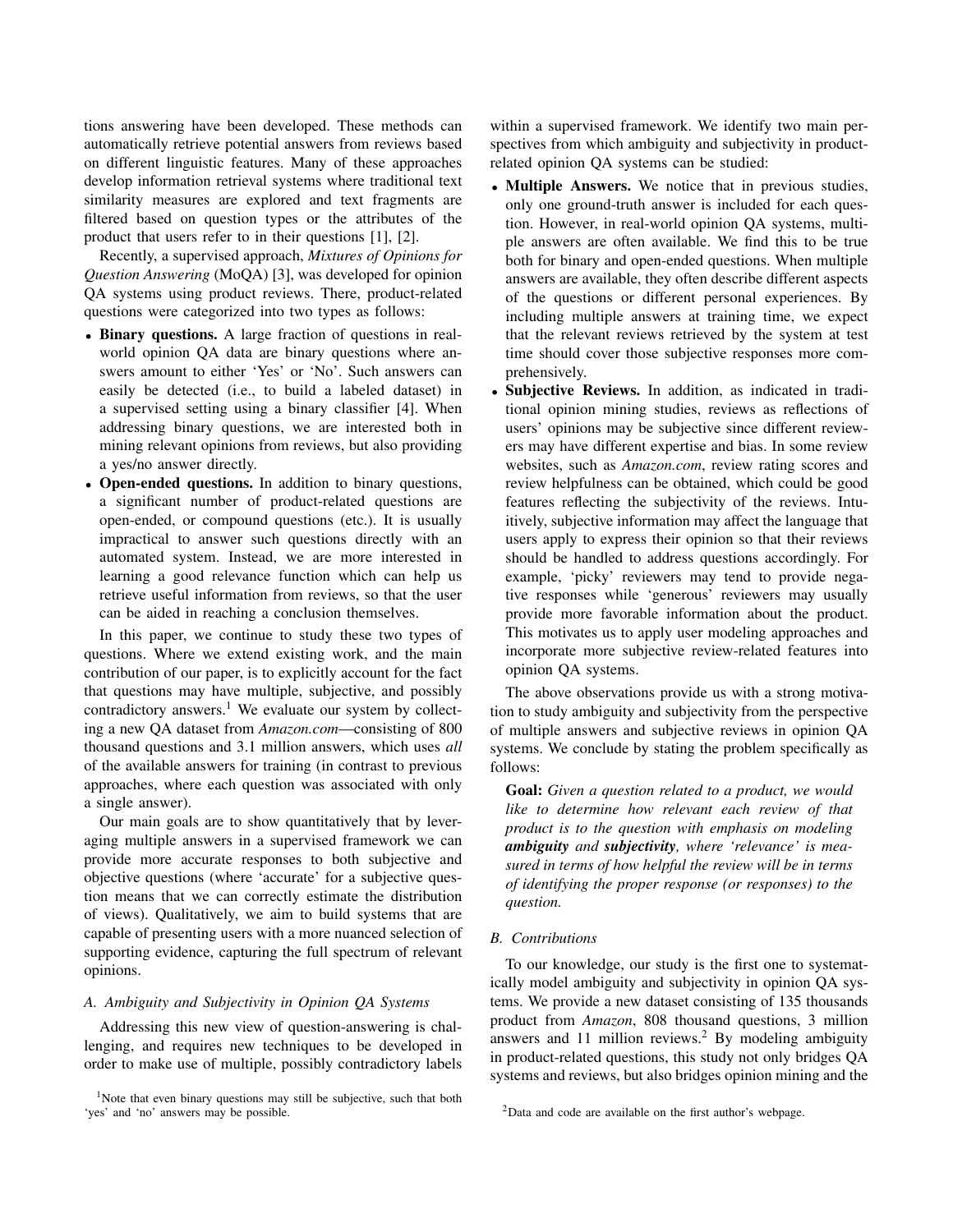idea of 'learning from crowds.' For both binary and openended questions, we successfully develop a model to handle multiple (and possibly conflicting) answers and incorporate subjective features, where labels are predicted for binary questions, and a relevance-ranked list of reviews is surfaced to the user. Quantitatively, we show that modeling ambiguity and subjectivity leads to substantial performance gains in terms of the accuracy of our question answering system.

### II. BACKGROUND

In this study, we build upon the mixture of experts (MoE) framework as used previously by [3]. We enhance this approach by modeling ambiguity and subjectivity from the perspectives of answers and reviews. Before introducing the complete model, we introduce standard relevance measures and the mixture of experts (MoE) framework as background knowledge. The basic notation used throughout this paper is provided in Table I.

# *A. Standard Relevance Measures*

We first describe two kinds of similarity measures for relevance ranking in the context of our opinion QA problem as follows.

*1) Okapi BM25:* One of the standard relevance ranking measures for information retrieval, Okapi BM25 is a bag-ofwords 'tf-idf'-based ranking function that has been successfully applied in a number of problems including QA tasks [5], [6]. Particularly, for a given question  $q$  and a review  $r$ , the standard BM25 measure is defined as

$$
bm25(q,r) = \sum_{i=1}^{n} \frac{idf(q_i) \times f(q_i,r) \times (k_1+1)}{f(q_i,r) + k_1 \times (1-b+b \times \frac{|r|}{avgrt})},
$$
 (1)

where  $q_i$ ,  $i = 1, \ldots, n$  are keywords in q,  $f(q_i, r)$  denotes the frequency of  $q_i$  in  $r$ ,  $|r|$  is the length of review  $r$  and *avgrl* is the average review length among all reviews.<sup>3</sup> Here  $idf(q_i)$ , the inverse document frequency of  $q_i$ , is defined as

$$
idf(q_i) = \log \frac{N - n(q_i) + 0.5}{n(q_i) + 0.5},
$$
\n(2)

where  $N = |\mathcal{R}|$  is the total number of reviews and  $n(q_i)$  is the number of reviews which contain  $q_i$ .

*2) Rouge-L:* Next we consider another similarity measure, Rouge-L [7], which is a Longest Common Subsequence (LCS) based statistic. For a question  $q$  and a review  $r$ , if the length of their longest common subsequence is denoted as  $LCS(q, r)$ , then we have  $R_{LCS} = LCS(q, r)/|q|$ and  $P_{LCS} = LCS(q, r)/|r|$ . Now Rouge-L is defined as

$$
F_{LCS} = \frac{(1+\beta^2)R_{LCS}P_{LCS}}{R_{LCS} + \beta^2 P_{LCS}},
$$
\n(3)

where  $\beta = P_{LCS}/R_{LCS}$ .

<sup>3</sup>In practice we set  $k_1 = 1.5$  and  $b = 0.75$ .

#### *B. Mixtures of Experts*

Mixtures of experts (MoE) [8] is a supervised learning approach that smoothly combines the outputs of several 'weak' classifiers in order to generate predictions. Here, this method can be applied for opinion QA systems where each individual review is regarded as a weak classifier that makes a prediction about the response to a query. For each classifier (review), we output a relevance/confidence score (how relevant is this review to the query?), as well as a prediction (e.g. is the response 'yes' based on the evidence in this review?). Then an overall prediction can be obtained for a particular question by combining outputs from all reviews of a product, weighted by their confidence.

*1) MoE for binary questions:* For a binary question, each classifier produces a probability associated with a positive label, i.e., a probability that the answer is 'yes.' Suppose for a question  $q$ , the associated features (including the text itself, the identity of the querier, etc.) are denoted  $X_q$  and the label for this question is denoted as  $y_q$  ( $y_q \in \{0, 1\}$ ). Then we have

$$
P(y_q|X_q) = \sum_{r \in \mathcal{R}_q} \overbrace{P(r|X_q)}^{\text{how relevant is } r} \times \overbrace{P(y_q|r, X_q)}^{\text{prediction from } r}, \tag{4}
$$

where r is a review among the set of reviews  $\mathcal{R}_q$  associated with the question q. In (4),  $P(r|X_q)$  measures the confidence of review r's ability in terms of responding to the question q, and  $P(y_q|r, X_q)$  is the prediction for q given by review r. These two terms can be modeled as follows:

(Relevance) 
$$
P(r|X_q) = \exp(v_{q,r}) / \sum_{r' \in \mathcal{R}_q} \exp(v_{q,r'});
$$
 (5)  
(Prediction)  $P(y_q = 1|r, X_q) = \sigma(w_{q,r}),$ 

where  $\sigma(x) = 1/(1 + \exp(-x))$  is the sigmoid function. Here  $v_{q,r}$  and  $w_{q,r}$  are real-valued (i.e., unnormalized) 'relevance' and 'prediction' scores where multiple question and review related features can be involved.

*2) MoE for open-ended questions:* Similarly, for an openended question, we may be interested in whether a 'true' answer  $a_q$  is preferred over some arbitrary non-answer  $\bar{a}$ . For this we have a similar MoE structure as follows:

$$
P(a_q > \bar{a}|X_q) = \sum_{r \in \mathcal{R}_q} P(r|X_q) P(a_q > \bar{a}|r, X_q). \tag{6}
$$

The relevance term can be kept the same while we have a slightly different prediction term:

$$
P(a_q > \bar{a}|r, X_q) = \sigma(w_{a_q > \bar{a},r}).
$$
\n<sup>(7)</sup>

Here  $w_{a_q>\bar{a},r}$  is a real-valued 'prediction' score where multiple answer and review features can be included.

# *C. Relevance and Prediction with Text-Only Features*

As described above, for a binary question, the probability associated with a positive (i.e., 'yes') label  $P(y_q = 1|X_q)$  $(p_q$  in shorthand) can be modeled using an MoE framework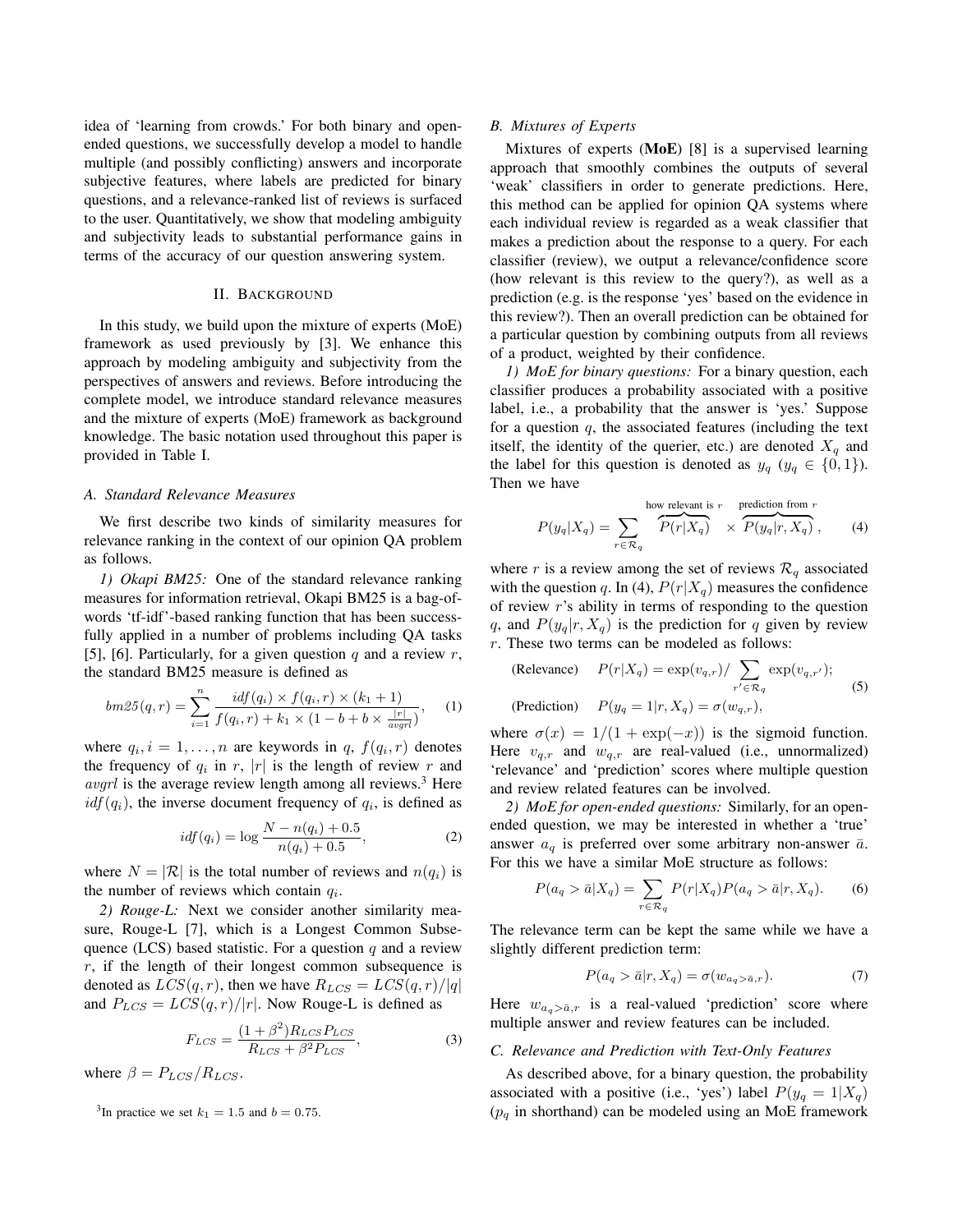| Notation                                               | Description                                                   |
|--------------------------------------------------------|---------------------------------------------------------------|
| q, Q                                                   | question, question set                                        |
| $a, \mathcal{A}_q$                                     | answer, answer set to question $q$                            |
| $r, \mathcal{R}_a$                                     | review, review set associated with question $q$               |
| $y_q \in \{0, 1\}$                                     | label for a binary question $q$                               |
| $p_q$                                                  | probability of assigning a positive label to $q$              |
| $a_q > \bar{a}$                                        | answer $a_q$ is preferred over an alternative $\bar{a}$ for q |
| $p_{a_q}$                                              | probability of answer $a_{q}$ being preferred over $\bar{a}$  |
|                                                        | for $q$                                                       |
| $v_{\cdot,r}, w_{\cdot,r}$                             | 'relevance' and 'prediction' scores                           |
| $\boldsymbol{f_q}, \boldsymbol{f_a}, \boldsymbol{f_r}$ | unigram text features of $q$ , $a$ and $r$                    |
| s(q,r)                                                 | pre-computed similarities between q and $r$                   |
| $y_{q,j}$                                              | the <i>j</i> -th label provided for a binary question $q$     |
| $n_q^+, n_q^-, n_q$                                    | numbers of positive, negative and total provided              |
|                                                        | labels for a binary question $q$                              |
| $r_a$                                                  | $r_q = n_q^+/n_q$ , the fraction of positive labels for q     |
| $\alpha_q, \beta_q$                                    | "sensitivity" and "specificity" regarding $q$                 |
| $\bm{h}_r$                                             | helpfulness features for review $r$                           |
| $u_r, e_{u_r}, b_{u_r}$                                | reviewer who provides review $r$ , expertise of               |
|                                                        | reviewer $u_r$ , bias of reviewer $u_r$                       |
| $rt_r$                                                 | rating score associating review $r$                           |

Table I: Basic notation in this study.

where each review is regarded as a weak classifier. If only one label is included for a question in the training procedure, we can train by maximizing the following log-likelihood:

$$
\mathcal{L} = \log P(\mathcal{Y}|\mathcal{X}) = \sum_{q} [y_q \log p_q + (1 - y_q) \log(1 - p_q)] \quad (8)
$$

where  $\Theta$  includes all parameters and  $p_q$  is modeled as in (4).

A number of features can be applied to define the 'relevance'  $(v_{q,r})$  and 'prediction'  $(w_{q,r})$  functions. Previously in [3], only text features were used to define pairwise similarity measures and bilinear models. Starting with the same textonly model, suppose  $f_q$  and  $f_r$  are vectors with length N that represent bag-of-words text features for question  $q$  and review r. Then we define the 'relevance' function as follows:

pairwise similarities (bm25 etc.) term-to-term similarity  

$$
v_{q,r} = \overbrace{\langle \kappa, s(q,r) \rangle}^{\text{pairwise similarities (bm25 etc.)} + \overbrace{\langle \eta, f_q \circ f_r \rangle}^{\text{term-to-term similarity}}, \qquad (9)
$$

where  $x \circ y$  is the Hadamard product. Note that we have two parts in  $v_{q,r}$ : (1) a weighted combination of state-of-the-art pairwise similarities; and (2) a parameterized term-to-term similarity. Following [3], we include BM25 [5] and Rouge-L [7] measures in  $s(q, r)$ . Recall that the purpose of this function is to learn a set of parameters  $\{\kappa, \eta\}$  that ranks reviews in order of relevance.

In addition, we define the following prediction function:

interaction between q. & r. text prediction from r. text  
\n
$$
w_{q,r} = \overbrace{\langle \mu, f_q \circ f_r \rangle}^{\text{interaction between q. & r. text}} + \overbrace{\langle \xi, f_r \rangle}^{\text{prediction from r. text}}.
$$
 (10)

The idea here is that the first term models the interaction between the question and review text, while the second models only the review (which can capture e.g. sentiment words in the review).

*Training:* Finally, to optimize the parameters  $\Theta$  =  $\{\kappa, \eta, \mu, u\}$  from (9) and (10), we apply L-BFGS [9]. To avoid overfitting, this model also includes a simple  $L_2$ regularizer on all model parameters.

# III. AMBIGUITY AND SUBJECTIVITY IN BINARY **QUESTIONS**

So far, we have followed the basic approach of [3], assuming text-only features, and a single label (answer) associated with each question. But as we find in our data (see Section V), responses in real-world opinion QA systems have significant ambiguity, even for binary questions. However, in previous studies, only a single response was considered to each question. In this section we develop additional machinery allowing us to model ambiguity and subjectivity, and in particular to handle training data with multiple (and possibly contradictory) answers.

### *A. Modeling Ambiguity: Learning with Multiple Labels.*

Notice that in the previous log-likelihood exppression (8), only one label can be included for each question. Below are two options to extend this framework to handle multiple labels.

*1) KL-MoE:* A straightforward approach is to replace the single label  $y_q$  in (8) by the the fraction of positive labels  $r_q = n_q^+/(n_q^+ + n_q^-)$ , where  $n_q^+, n_q^-$  are the number of positive and negative (yes/no) answers for question  $q$ . If we assume that for a question  $q$ , the response provided from the answers given follows  $Bernoulli(r_q)$  and the response predicted from reviews follows  $Bernoulli(p_q)$ , then the objective function

$$
\sum_{q} [r_q \log p_q + (1 - r_q) \log (1 - p_q)] \tag{11}
$$

can be regarded as the summation of the KL-divergences between answers and predictions for all questions.

*2) EM-MoE:* Note that only the *ratio* of positive and negative labels is included in the previous KL-divergence loss (11), while the real counts of positive and negative labels are discarded. However, this fraction may not be enough to model the strength of the ambiguity (or controversy) in the question. For example, a question with 10 positive and 10 negative labels seems more controversial than a question with 1 positive and 1 negative label. However, their positive/negative ratios  $r_q$  are the same.

To distinguish such cases, instead of applying a fixed ratio  $r_q$ , we use two sets of parameters, allowing us to incorporate multiple noisy labels at training time, and to update (our noisy estimate of)  $r_q$  based on multiple labels  $y_{q,j}$  and generated predictions  $p_q$  iteratively using the EM-algorithm.

Specifically, for a binary question  $q$ , we model its 'true' answer  $y_q$  as an unknown with probability distribution  $P(y_q = 1|X_q, \Theta)$ , which is assumed to generate the provided (noisy) labels  $y_{q,j}$  ( $j = 1, \ldots, n_q$ ) independently.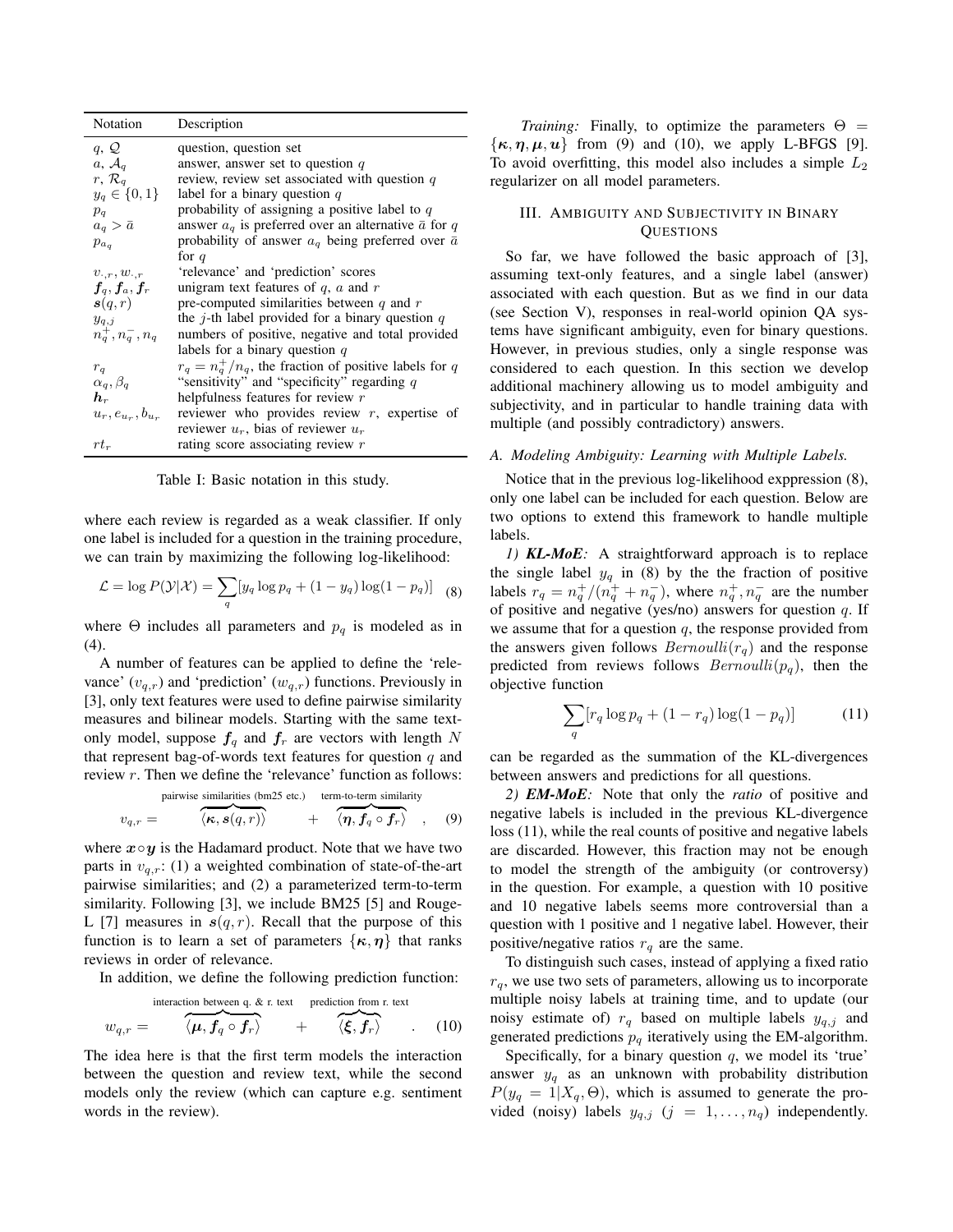Then the joint probability of the observed labels is given by

$$
P(y_{q,1},...,y_{q,n_q}|X_q, \Theta)
$$
  
=  $\sum_{i \in \{0,1\}} P(y_{q,1},...,y_{q,n_q}|y_q = i, X_q, \Theta) P(y_q = i|X_q, \Theta)$   
=  $\sum_{i \in \{0,1\}} \left( \prod_{j=1}^{n_q} P(y_{q,j}|y_q = i, X_q, \Theta) \right) P(y_q = i|X_q, \Theta)$  (12)

Here we separate the joint probability into two parts:

- $P(y_q = i | X_q, \Theta)$  models the estimated distribution of the 'true' answer  $y_q$  from the provided reviews.
- $\prod_{j=1}^{n_q} P(y_{q,j} | y_q = i, X_q, \Theta)$  models the probability of a given ground-truth label  $y_{q,j}$  as a function of  $y_q$ .

Letting  $\alpha_q = P(y_{q,j} = 1|y_q = 1, X_q, \Theta)$  and  $\beta_q =$  $P(y_{q,j} = 0 | y_q = 0, X_q, \Theta)$  for all  $j \in S_q$ , then  $\alpha_q$ and  $\beta_q$  represent the 'sensitivity' (probability of a positive observation if the true label is positive) and 'specificity' (probability of a negative observation if the label is negative) for question  $q$ .

Note that 'positive' and 'negative' questions may not be symmetric concepts (i.e., different types of questions may be more likely to have yes vs. no answers). Thus we model sensitivity and specificity separately, using features from the question text as prior knowledge. Specifically, we model  $\alpha$ and  $\beta$  as:

$$
\alpha_q = \sigma(\langle \gamma_1, f_q \rangle); \qquad \beta_q = \sigma(\langle \gamma_2, f_q \rangle). \tag{13}
$$

Then we have the following joint distributions which are denoted as  $a_q$  and  $b_q$ :

$$
a_q := \prod_{j=1}^{n_q} P(y_{q,j} | y_q = 1, X_q, \Theta) = \alpha_q^{n_q^+} (1 - \alpha_q)^{n_q^-}
$$
  
\n
$$
b_q := \prod_{j=1}^{n_q} P(y_{q,j} | y_q = 0, X_q, \Theta) = (1 - \beta_q)^{n_q^+} \beta_q^{n_q^-}.
$$
\n
$$
(14)
$$

Now based on (12), (13), and (14), we can consider maximizing following log-likelihood:

$$
\mathcal{L} = \log P(\mathcal{Y}|\mathcal{X}, \Theta) = \sum_{q} \log P(y_{q,j}, j = 1, \dots, n_q | X_q)
$$

$$
= \sum_{q} \log (a_q p_q + b_q (1 - p_q)),
$$
(15)

where  $p_q = P(y_q = 1 | X_q, \Theta)$  is modeled based on (4), (5), (9) and (10). Here the parameter set is  $\Theta =$  $\{\boldsymbol{\kappa}, \boldsymbol{\eta}, \boldsymbol{\mu}, \boldsymbol{u}, \boldsymbol{\gamma}_1, \boldsymbol{\gamma}_2\}.$ 

*Inference:* In contrast to MoE and KL-MoE, directly optimizing (15) is non-trivial. However, we can apply the EM Algorithm [10] to optimize it by estimating the label  $y_q$ and the parameters Θ iteratively.

By introducing the missing labels  $\{y_q\}$ , we have a complete likelihood expression

$$
\mathcal{L}_c = \sum_q (y_q \log a_q p_q + (1 - y_q) \log b_q (1 - p_q)). \tag{16}
$$

• In the E-step, we assume that parameters  $\Theta$  are given. Then we take the expectation of  $y_q$  in (16) and we obtain a new objective:

$$
\mathbb{E}\mathcal{L}_c = \sum_q \left( t_q \log a_q p_q + (1 - t_q) \log b_q (1 - p_q) \right), \quad (17)
$$

where

$$
t_q = P(y_q = 1 | y_{q,1}, ..., y_{q,n_q}, X_q) = \frac{a_q p_q}{a_q p_q + b_q (1 - p_q)}.
$$

• In the M-step, once  $t_q$  is obtained, similar to MoE and **KL-MoE**, we can apply L-BFGS [9] to optimize  $\mathbb{E}\mathcal{L}_c$ with respect to  $\Theta$ .

These two procedures are repeated until convergence.

# *B. Incorporating Subjective Information*

EM-MoE-S. Subjective information from reviews (and review*ers*) can be included to enhance the performance of both our relevance and prediction functions, including features such as review helpfulness, reviewer expertise, rating scores and reviewer biases. We can incorporate these features into our previous expressions for  $v_{q,r}$  and  $w_{q,r}$  as follows:

$$
v_{q,r} = \overline{\langle \kappa, s(q,r) \rangle} + \overline{\langle \eta, f_q \circ f_r \rangle} + \overline{\langle g, h_r \rangle} + \overline{e_{u_r}}
$$
  
\n
$$
w_{q,r} = \overline{\langle \kappa, s(q,r) \rangle} + \overline{\langle \eta, f_q \circ f_r \rangle} + \overline{\langle g, h_r \rangle} + \overline{e_{u_r}}
$$
  
\n
$$
w_{q,r} = \overline{\langle \mu, f_q \circ f_r \rangle} + \overline{\langle \xi, f_r \rangle} \times (1 + c \cdot rt_r + b_{u_r}).
$$
  
\ninteraction bet. q. & text prediction from r. text  
\n
$$
r_{\text{rating score}}
$$
 
$$
r_{\text{e}} = \overline{\langle \mu, f_q \circ f_r \rangle}
$$

As shown in Figure 1, here  $rt_r$  is the star rating score and  $h_r = (h_r^{(1)}, h_r^{(2)})^T$  represents the helpfulness features of review r where  $h_r^{(1)}, h_r^{(2)}$  are fractions of users who respectively find or do not find the review helpful.

(18)

 $e_{u_r}$  and  $b_{u_r}$  are parameters that make up a simple user model; the former captures the overall tendency for a user  $u$  to write reviews that are likely to be 'relevant,' while the latter captures the tendency of their reviews to support positive responses. Note that both parameters are latent variables that are automatically estimated when we optimize the likelihood expression above.

#### IV. MODELING OPEN-ENDED QUESTIONS

Although our KL-MoE and EM-MoE frameworks can model ambiguity in binary questions, and account for simple features encoding subjectivity, we still need to develop methods to account for ambiguity in open-ended questions. Here we are no longer concerned with divergence between yes/no answers, but rather want to model the idea that there is a pool of answers to each question which should be regarded as more valid than alternatives. As with binary questions, these open-ended questions may be subjective and multiple answers often exist in our data. What is different is that it is difficult for us to automatically judge whether these answers are consistent or not. Thus we aim to generate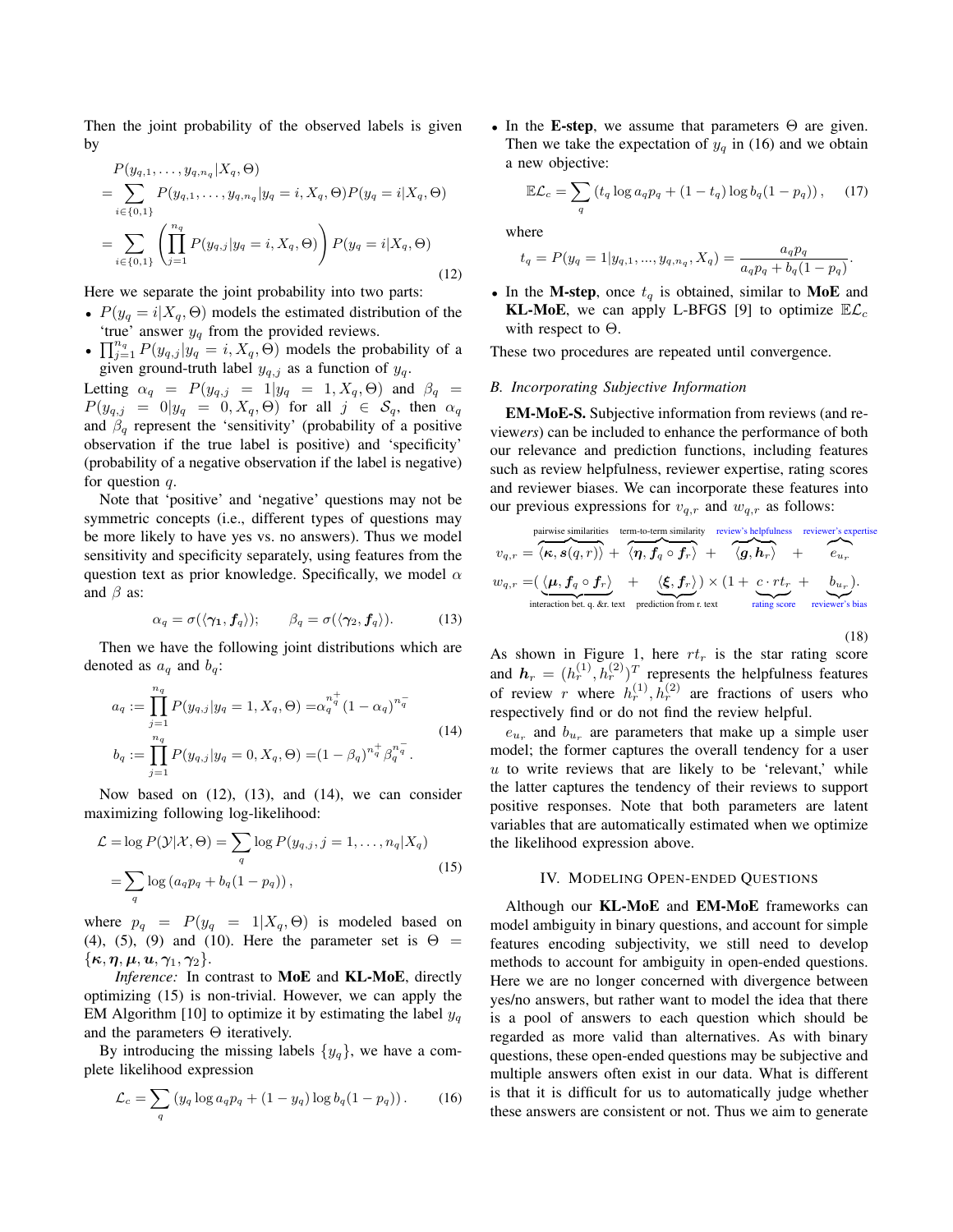candidate answers that cover the spectrum of ground-truth answers as much as possible.

First we give some more detail about the basic framework with a single open-ended answer, which we described briefly in Section II-B2. Then we simply extend this framework to include multiple open-ended answers and incorporate subjective information.

# *A. Basic Framework: Learning with a Single Answer.*

s-MoE. Our objective for open-ended questions is to maximize the *Area Under Curve (AUC)*, which is defined as

$$
AUC_o = \frac{1}{|Q|} \sum_{q} AUC(q) = \frac{1}{|Q|} \sum_{q} \left(\frac{1}{|\bar{A}_q|} \sum_{\bar{a} \in \bar{A}_q} \delta(a_q > \bar{a}\right)).\tag{19}
$$

where  $a_q$  is the ground-truth answer to the question q and  $\overline{\mathcal{A}}_q$  is a set of non-answers (randomly sampled from among all answers). In other words, a good system is one that can correctly determine which answer is the real one.<sup>4</sup>

In practice, we maximize a smooth objective to approximate this measure in the form of the log-likelihood:

$$
\mathcal{L} = \sum_{q} \sum_{\bar{a} \in \bar{\mathcal{A}}_q} \log p_{q, a_q > \bar{a}}.
$$
 (20)

Here  $p_{q,a_q>\bar{a}} = P(a_q > \bar{a}|X_q)$  is as defined in (6). The 'relevance' term in  $p_{q,a_q>\bar{a}}$  is the same as for binary questions while the 'prediction' term is defined as

$$
p_{q, a_q > \bar{a}|r} = \sigma(w_{a_q > \bar{a}|r}).\tag{21}
$$

As before,  $w_{a_q>\bar{a}|r}$  can be modeled in terms of answer and review text. Letting  $\bm{f}_{a_q}$  and  $\bm{f}_{\bar{a}}$  denote the text features of the answer  $a_q$  and the non-answer  $\bar{a}$  respectively. Then we have

interaction between ans, difference & review text  
\n
$$
w_{a_q>\bar{a}} = w_{a_q,r} - w_{\bar{a},r} = \overline{\langle \mu, (\mathbf{f}_{a_q} - \mathbf{f}_{\bar{a}}) \circ \mathbf{f}_r \rangle}.
$$
\n(22)

 $f_{a_q} - f_{\bar{a}}$  represents the difference between the answers  $a_q$ and  $\bar{a}$ , so that (22) models which of the answers  $a_q$  or  $\bar{a}$  is *more supported* by review r.

# *B. Incorporating Subjective Information with Multiple Answers.*

m-MoE. The previous AUC measure can be straightforwardly extended to be compatible with multiple answers. If multiple answers exist for a question  $q$ , then our target is to maximize the following AUC measure:

$$
AUC_o = \frac{1}{|Q|} \sum_{q} \left( \frac{1}{|\mathcal{A}_q||\mathcal{A}_q|} \sum_{a \in \mathcal{A}_q} \sum_{\bar{a} \in \bar{\mathcal{A}}_q} \delta(a > \bar{a}) \right). \tag{23}
$$

<sup>4</sup>Note that in practice, at test time, one would not have a selection of candidate answers to choose from; the purpose of the model in this case is simply to identify which reviews are relevant (by using the answers at *training* time), rather than to answer the question directly.

| Category               | #products | #questions | #answers  | #reviews   |
|------------------------|-----------|------------|-----------|------------|
| Automotive             | 10.578    | 59.449     | 233,784   | 325.523    |
| Patio, Lawn & Garden   | 7.909     | 47,589     | 193,780   | 450,880    |
| Tools & Home Improv.   | 13.315    | 81.634     | 327.597   | 751.251    |
| Sports & Outdoors      | 19.102    | 114,523    | 444,900   | 988.831    |
| Health & Personal Care | 10.766    | 63,985     | 255,209   | 1,154,315  |
| Cell Phones            | 10.320    | 60,791     | 237,220   | 1.353.441  |
| Home & Kitchen         | 24.329    | 148,773    | 611,335   | 2,007,847  |
| Electronics            | 38.959    | 231,556    | 867,921   | 4,134,100  |
| Total                  | 135,278   | 808.300    | 3.171.746 | 11.166.188 |

Table II: Basic statistics of our Amazon dataset.

where  $A_q$  denotes the *set* of answers to question q and  $\overline{A}_q$ is defined as before.

Similarly, we maximize the following log-likelihood loss function to approximately optimize the AUC:

$$
\mathcal{L} = \sum_{q} \frac{1}{|\mathcal{A}_q|} \sum_{a \in \mathcal{A}_q} \sum_{\bar{a} \in \bar{\mathcal{A}}_q} \log p_{q, a > \bar{a}}.
$$
 (24)

# *C. Incorporating Additional Information from Reviews*

(m-MoE-S.) Similar to binary questions, we can incorporate more subjective features into  $v_{q,r}$  and  $w_{q,\bar{q},r}$ . Basically,  $v_{q,r}$  can be kept the same as in (18). For  $w_{a_q>\bar{a},r}$ , we have

which answer the review favors how supporting based on the review 
$$
w_{a_q > \bar{a}, r} = \underbrace{\langle \mu, (f_{a_q} - f_{\bar{a}}) \circ f_r \rangle}_{\text{interaction b.w. ans. difference & x. text}} \times \underbrace{(1 + \underbrace{c \cdot rt_r}_{\text{rating score}} + \underbrace{b_{u_r}}_{\text{reviewer's bias}}).
$$

The left part of this formula is the same as in (22) which models which of the answers the review favors. The right part of this formula is an amplifier which models how supportive the review  $r$  is based on its subjective information.

#### V. DATASET AND EXPLORATORY ANALYSIS

In [3], the authors collected Q/A data from *Amazon.com*, including a single answer (the top-voted) for each question. We collected all the related urls in this dataset and further crawled all available answers to each question (duplicates were discarded, as were questions that have been removed from *Amazon* since the original dataset was collected). For each product we also have its related reviews. Ultimately we obtained around 808 thousand questions with 3 million answers on 135 thousand products in 8 large categories. For these products, we have 11 million reviews in total. Detailed information is shown in Table II.

In practice, we split review paragraphs into sentences, such that each sentence is treated as a single 'expert' in our MoE framework. We used the Stanford CoreNLP [11] library to split reviews into sentences, handle word tokenization, etc.

#### *A. Obtaining Ground-Truth labels for Binary Questions*

In the dataset from [3], one thousand questions have been manually labeled as 'binary' or 'open-ended.' For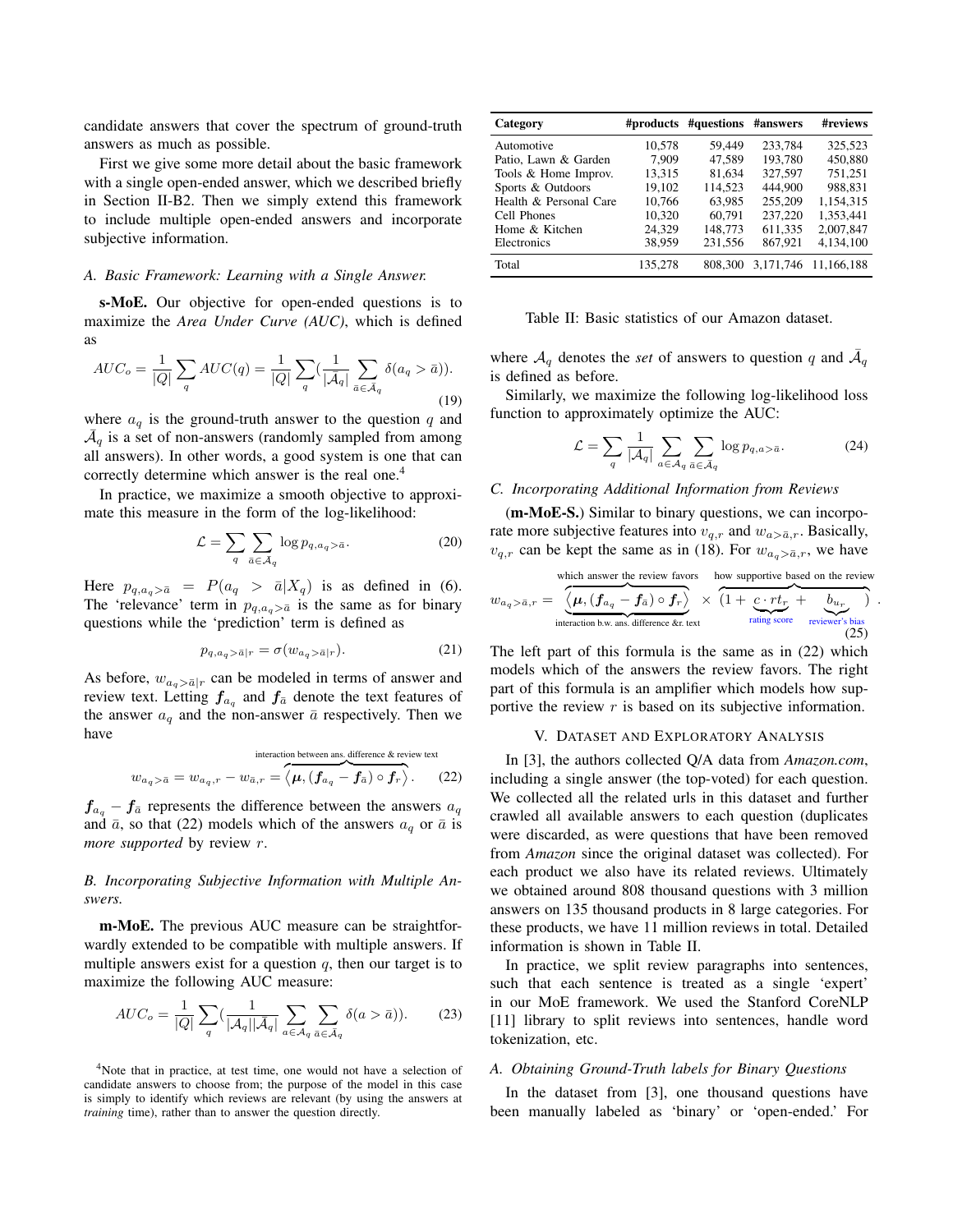

(a) Distribution of ambiguous (b) Histogram of numbers of anand non-ambiguous binary ques-swers for all open-ended questions. tions

Figure 2: Distribution of the dataset.

binary questions, a positive or negative label is provided for each answer. We used these labels as seeds to train simple classifiers to identify binary questions with positive and negative answers.

As in [3], we applied an approach developed by *Google* [12] to determine whether a question is binary, using a series of simple grammatical rules. Among our labeled data, this approach achieved 97% precision and 82% recall in this manually labeled dataset.<sup>5</sup>

Following this, we developed a simple logistic regression model to label observed answers to these binary questions. The features we applied are the frequency of each unigram plus whether the first word is 'yes' or whether it is 'no' (as is often the case in practice). Notice that since we want to study ambiguity that arises due to the question itself rather than due to any error in our machine labels, we need to ensure that the binary labels obtained from this logistic model are as accurate as possible. Thus again we sacrifice some recall and keep only those answers about which the regressor is most confident (here we kept the top 50% of most confident predictions). This gave us zero error on the held-out manually labeled data from [3]. Ultimately we obtained 88,559 questions with 197,210 highly confident binary labels of which around 65% are positive. In our experiments, two thirds of these questions and associated labels are involved in training and the rest are used for evaluation.

# *B. Exploratory Analysis*

Having constructed classifiers to label our training data with high confidence, we next want to determine whether there really are conflicts between multiple answers for binary questions. The distribution of ambiguous (i.e., both yes and no answers) versus non-ambiguous binary questions is shown in Figure 2a. From this figure, we notice that we do have a portion of binary questions that can be confidently classified as 'ambiguous.' A real-world example of such a question is shown in Figure 1. One might expect that the answer to such a question would be an unambiguous 'yes' or 'no,' since it is a (seemingly objective) question about compatibility. However the answers prove to be inconsistent since different users focus on different aspects of the product. Thus even seemingly objective questions question can prove to be 'ambiguous,' demonstrating the need for a model that handles such conflicting evidence. Ideally a system to address such a query would retrieve relevant reviews covering a variety of angles and in this case provide an overall neutral prediction.

Ultimately, around 14% of the questions in our dataset are ambiguous (i.e., multiple binary labels are inconsistent). Distributions of ambiguous/non-ambiguous questions are plotted in Figure 2a. Even though we filtered our dataset to include only answers with high-confidence labels (i.e., clear 'yes' vs. 'no' answers), there is still a significant number of questions with conflicting labels, which indicates that modeling ambiguity is necessary for opinion QA systems.

# VI. EXPERIMENTS

We evaluate our proposed methods for binary questions and open-ended questions on a large dataset composed of questions, answers and reviews from *Amazon*. For binary questions, we evaluate the model's ability to make proper predictions. For open-ended questions, we evaluate the model's ability to distinguish 'true' answers from alternatives. Since our main goal is to address ambiguity and subjectivity, we focus on evaluating our model's ability to exploit multiple labels/answers, and the effect of features derived from subjective information.

# *A. Binary Questions*

*1) Evaluation Methodology:* For yes/no questions, our target is to evaluate whether our model can predict their 'true' labels correctly. Since multiple labels are collected for a single question, and since we are comparing against methods capable of predicting only a single label, it is difficult to evaluate which system's predictions are most 'correct' in the event of a conflict. Thus for evaluation we build two test sets consisting of decreasingly ambiguous questions. Our hope then is that by modeling ambiguity and personalization during training, our system will be more reliable even for unambiguous questions. We build two evaluation sets as follows:

- Silver Standard Ground-truth. Here we simply regard the majority vote among ambiguous answers as the 'true' label (questions with ties are discarded).
- Gold Standard Ground-truth. More aggressively, here we ignore all questions with conflicting labels. For the remaining questions, we have consistent labels that we regard as ground-truth.

<sup>5</sup>Note that we are happy to sacrifice some recall for the sake of precision, as low recall simply means discarding some instances from our dataset, as opposed to training on incorrectly labeled instances.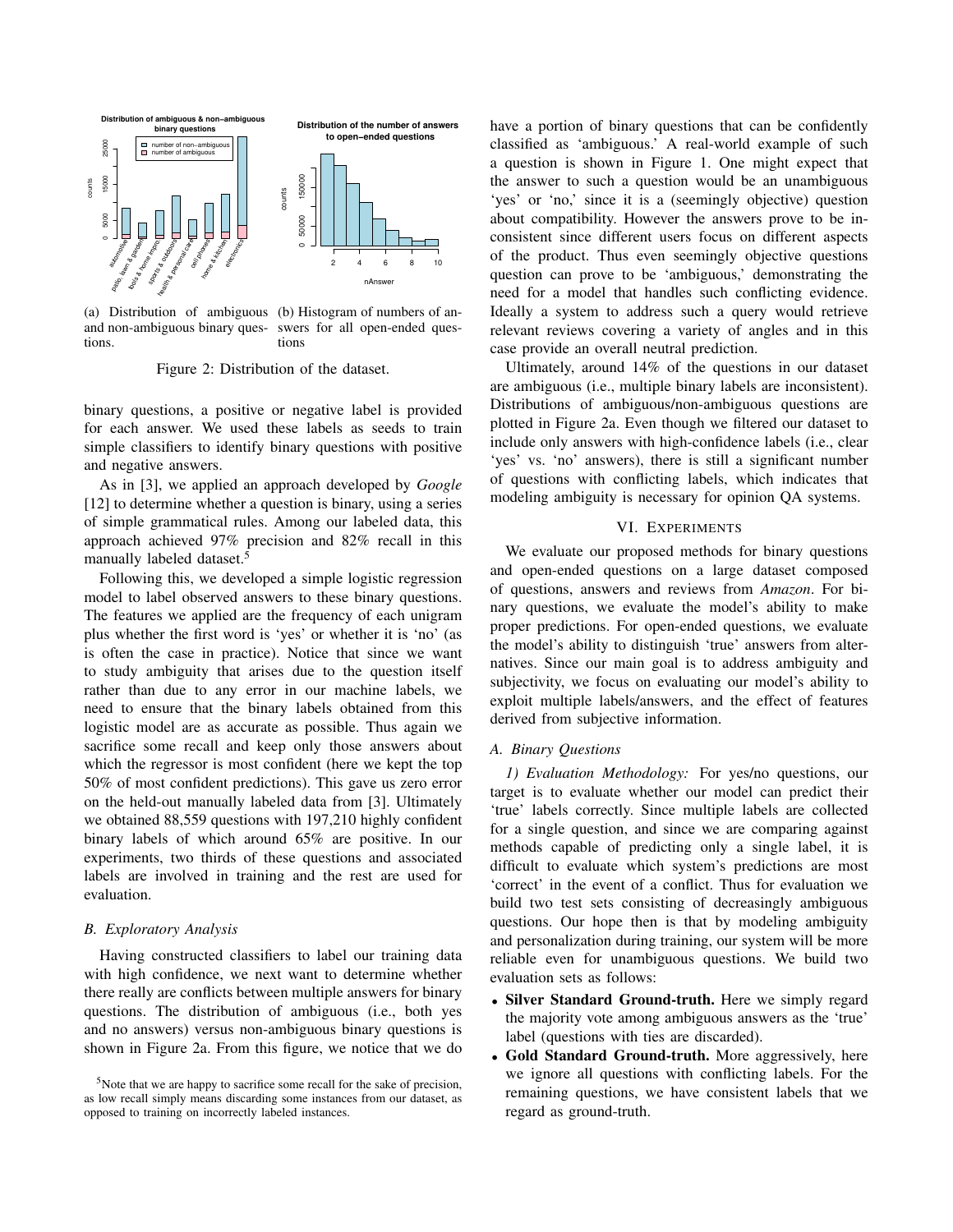Notice that all the questions and labels (ambiguous or otherwise) in the training set are involved in the training procedure of KL-MoE, EM-MoE and EM-MoE-S. We only attempt to resolve ambiguity when building our test set for evaluation.

Naturally, it is not possible to address all questions using the content of product reviews. Thus we are more interested in the probability that the model will rank a random positive instance higher than a random negative one. We adopt the standard AUC measure, which for binary predictions is defined as:

$$
AUC_b = \int_{-\infty}^{\infty} TPR(t) \ d(FPR(t)), \qquad (26)
$$

where  $t$  is a threshold between 0 and 1. Suppose the label for question  $q$  is  $y_q$  and the predicted probability of being positive from a particular model is  $\hat{p}_q$ . Then we have

$$
TPR(t) = \frac{\sum_{q} \mathbf{1}_{\hat{p}_q \ge t, y_q = 1}}{\sum_{q} \mathbf{1}_{y_q = 1}}; \qquad FPR(t) = \frac{\sum_{q} \mathbf{1}_{\hat{p}_q \ge t, y_q = 0}}{\mathbf{1}_{y_q = 0}}.
$$

Note that this is different from the AUC in equation (23), which is in the context of open-ended questions. Note that a naïve classifier (random predictions, random confidence ranks) has an AUC of 0.5.

*2) Baselines:* We compare the performance of the following methods:

- MoE. This is a state-of-the-art method for opinion QA from [3]. This is the model described in Section II-B. Here only a single label (the top-voted) is used for training, and text features from the reviews are included.
- KL-MoE. This is a straightforward approach to include multiple labels by replacing a single label  $y_q$  by the ratio of positive vs. negative answers  $(r_q = n_q^+/(n_q^+ + n_q^-))$  in (8) (see Sec. III-A).
- EM-MoE. To include all the labels instead of just a ratio, we use an EM-like approach to update our estimates of noisy labels and parameters iteratively. Here question text features are used as prior knowledge to model the 'sensitivity' and 'specificity' regarding a question.
- EM-MoE-S. Note that the above models only make use of features from reviews, and are designed to measure the performance improvements that can be achieved by harnessing multiple labels. For our final method, we include other subjective information into our model, such as user bieses, rating features, etc. (see Sec. III-B).

Ultimately the above baselines are intended to demonstrate: (a) the performance of the existing state-of-the-art (MoE); (b) the improvement from leveraging conflicting labels during training (KL-MoE and EM-MoE); and (c) the improvement from incorporating additional subjective information in the data (EM-MoE-S).

*3) Results and Discussion:* Results of the above methods in terms of the AUC are shown in Table III. We notice that while KL-MoE is not able to improve upon MoE for all categories, EM-MoE and EM-MoE-S yield consistent improvements in all cases.<sup>6</sup> This improvement is relatively large for some large categories, such as *Cell Phones & Accessories* and *Electronics*. Incorporating subjective features (EM-MoE-S) seems to help most for large categories, indicating that it is useful when enough training data is available to make the additional parameters affordable.

When modeling ambiguity in opinion QA systems, a possible reason for the failure of KL-MoE is that the ratio  $r_q$  involved in the objective function may not be a representative label for training. If the observed positive label ratio  $r_q$  does not properly reflect the 'true' distribution, it could adversely affect the optimization procedure. In our EM-like frameworks, i.e., EM-MoE and EM-MoE-S, this ratio is replaced by a posterior probability,  $t<sub>a</sub>$ , which is updated iteratively. These EM-like frameworks are relatively more robust to data with multiple noisy labels compared with KL-MoE.

EM-MoE-S includes subjective information related to reviews and reviewers. Due to the number of parameters involved, modeling reviewer expertise and bias is only useful for users who write several reviews, which is indeed a small fraction of reviewers. Thus in the larger categories these terms appear more useful, once we have enough observations to successfully model them.

Note that the AUC represents the ranking performance on all questions. Generally, this value is relatively low in our experiments. This is presumably due to the simple fact that many questions cannot be answered based on the evidence in reviews. Since all of the methods being compared output confidence scores, we are interested in whether competing systems are correct in those instances where they have high confidence. If Q denotes the set of all the questions and  $\mathcal{Q}_a$ denotes the set of questions associated with the first largest  $(1-a)|\mathcal{Q}|$  values of  $|\hat{p}_q - 0.5|$  (i.e., the most confident about *either* a yes or a no answer), then we have the following measure for a given confidence threshold  $0 \le a \le 1$ :

$$
accuracy@a = \frac{1}{|Q_a|} \sum_{q \in Q_a} (\mathbf{1}_{\hat{p}_q \ge 0.5, y_q = 1} + \mathbf{1}_{\hat{p}_q < 0.5, y_q = 0}). \tag{27}
$$

Recall that the AUC measures the model's ability to rank questions appropriately based on the ground-truth positive and negative labels. In contrast, the  $accuracy@a$  instead measures the model's ability to correctly predict labels of those questions with highly confident output ranks. We plot this accuracy score as a function of  $a$  for the smallest category (*Automotive*) and the largest category (*Electronics*) in Figure 3. We notice that the improvement from modeling ambiguity (MoE vs. others) is relatively consistent for all confidence levels. However, modeling subjective information only seems to improve the performance on the most highly

 $6$ Improvements in accuracy over MoE are statistically significant at the 1% level or better.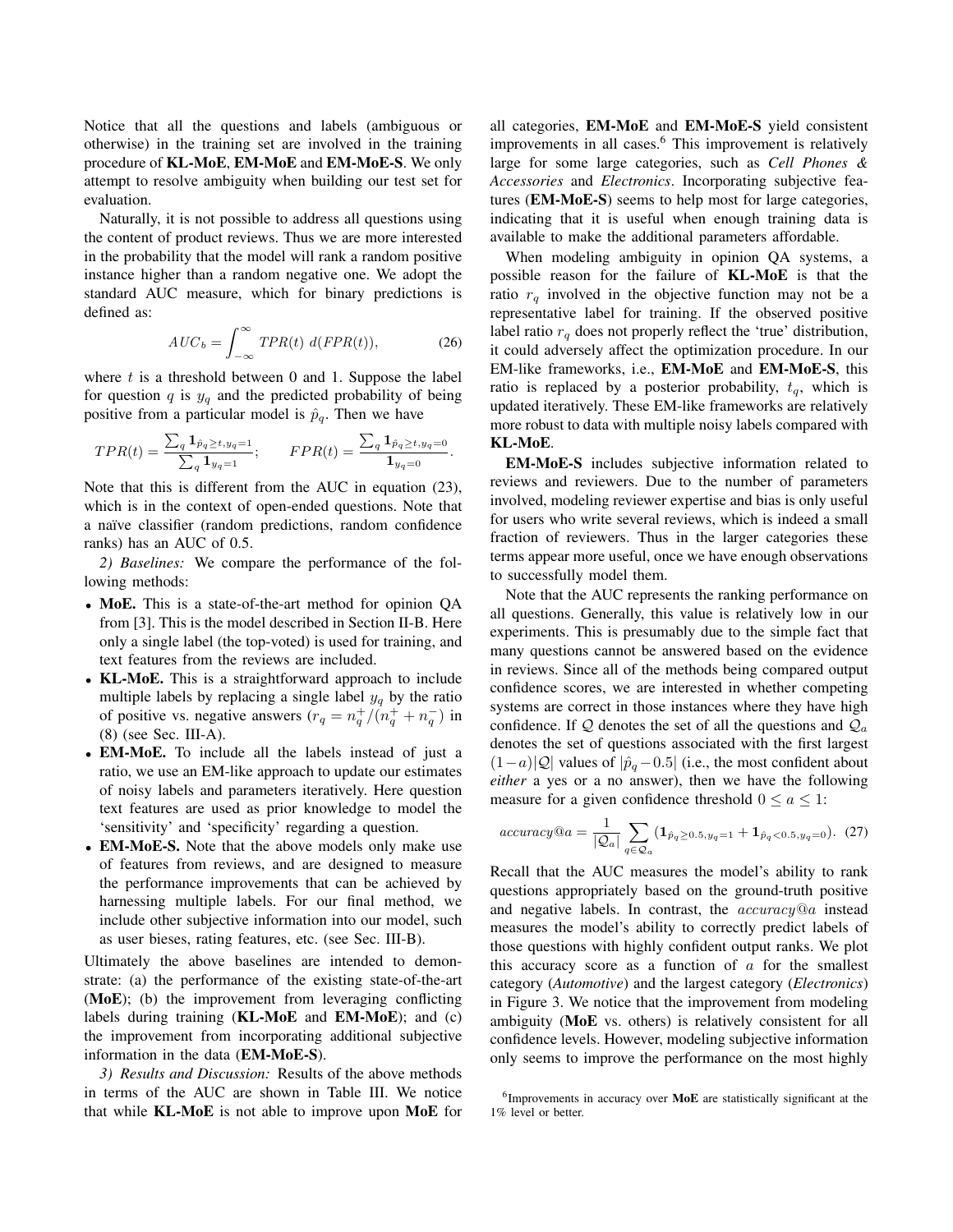MoE KL-MoE EM-MoE EM-MoE-S Automotive 0.5226 0.5326 0.5354 0.5225 Patio Lawn & Garden 0.5010 0.5184 0.5257 0.5173<br>Tools & Home Improv. 0.5514 0.5313 0.5690 0.5641 Tools & Home Improv. 0.5514 0.5313 0.5690 0.5641<br>Sports & Outdoors 0.5536 0.5512 0.5567 0.5578 Sports & Outdoors 0.5536 0.5512 0.5567 Health & Personal Care 0.5405 0.5157 0.5490 0.5588<br>Cell Phones 0.5612 0.5506 0.5936 0.6012 Cell Phones 0.5612 0.5506 0.5936 0.6012<br>Home & Kitchen 0.5087 0.5027 0.5130 0.5394 Home & Kitchen  $0.5087$   $0.5027$   $0.5130$   $0.5394$ <br>Electronics  $0.5525$   $0.5172$   $0.5966$   $0.6002$ Electronics b) Gold Standard Ground-truth MoE KL-MoE EM-MoE EM-MoE-S Automotive 0.5218 0.5363 0.5415 0.5285<br>Patio Lawn & Garden 0.5030 0.5238 0.5271 0.5124 Patio Lawn & Garden 0.5030 0.5238 0.5271 0.5124<br>Tools & Home Improv. 0.5511 0.5280 0.5627 0.5547 Tools & Home Improv. 0.5511 0.5280 0.5627 0.5547<br>Sports & Outdoors 0.5538 0.5491 0.5587 0.5628 Sports & Outdoors 0.5538 0.5491 0.5587 0.5628<br>Health & Personal Care 0.5452 0.5166 0.5530 0.5621 Health & Personal Care 0.5452 0.5166 0.5530 0.5621<br>Cell Phones 0.5661 0.5534 0.5984 0.6062 Cell Phones 0.5661 0.5534 0.5984 0.6062<br>Home & Kitchen 0.5115 0.5052 0.5165 0.5382 Home & Kitchen 0.5115 0.5052 0.5165 Electronics 0.5540 0.5171 0.5983 0.6046

a) Silver Standard Ground-truth

Table III: Results on binary questions where multiple noisy labels are involved.



Figure 3: Accuracy as a function of confidence on binary questions (Automotive and Electronics categories).

confident instances. For a small category like *Automotive*, since there is too little data to model those inactive reviewers, the EM-MoE-S model performs poorly on lowconfidence instances.

# *B. Open-ended Questions*

After our previous procedure to distinguish binary vs. open-ended questions, we are left with a total of 698,618 open-ended questions (85% of all the questions) in our dataset. We plot the distribution of the number of answers provided to each open-ended question in Figure 2b and find that the majority of these questions have more than one answer provided.

*1) Evaluation Methodology:* Our goal here is to explore whether using multiple answers at training time can provide us with more accurate results, in terms of the AUC of (23). In practice, for each answer  $a$ , we randomly sample one alternative non-answer  $\bar{a}$  from the pool of all answers.

|                           | s-MoE  | m-MoE  | m-MoE-S |
|---------------------------|--------|--------|---------|
| Automotive                | 0.8470 | 0.8446 | 0.8459  |
| Patio Lawn & Garden       | 0.8640 | 0.8737 | 0.8673  |
| Tools & Home Improv.      | 0.8676 | 0.8760 | 0.8680  |
| Sports & Outdoors         | 0.8624 | 0.8671 | 0.8654  |
| Health & Personal Care    | 0.8697 | 0.8801 | 0.8218  |
| Cell Phones & Accessories | 0.8326 | 0.8372 | 0.8232  |
| Home & Kitchen            | 0.8702 | 0.8746 | 0.8723  |
| Electronics               | 0.8481 | 0.8500 | 0.8480  |

Table IV: Results on open-ended questions in terms of AUC where multiple answers are involved.

Suppose the output probability that answer  $\alpha$  to question  $q$ is preferred over a non-answer  $\bar{a}$  is  $\hat{p}_{q,a>\bar{a}}$ . Then the AUC measure is defined as

$$
AUC_o = \frac{1}{|Q|} \sum_{q} \frac{1}{|\mathcal{A}_q|} \sum_{a \in \mathcal{A}_q} \mathbf{1}(\hat{p}_{q, a > \bar{a}} > 0.5). \tag{28}
$$

Note that although different answers are involved in the training procedures for different models, this evaluation measure is calculated in the same format for the same test data.

*2) Baselines:* We compare the performance of the following methods:

- s-MoE. This is the method from [3]. Here only the topvoted answer is included for training.
- m-MoE. We include all answers for each question in this method and optimize the objective function in (24). Thus we evaluate whether training with multiple answers improves performance.
- **m-MoE-S.** Similarly, we add additional subjective information to our model in order to evaluate the contribution of subjective features.

Again our evaluation is intended to compare (a) the performance of the existing state-of-the-art (s-MoE); (b) the improvement when training with multiple answers (m-MoE); and (c) the impact of including subjective features in the model (m-MoE-S).

*3) Results and Discussion:* Results from s-MoE, m-MoE and m-MoE-S are included in Table IV. We find that including multiple answers in our training procedure helps us to obtain slightly better results, while incorporating subjective information was not effective here. A possible reason could be that open-ended questions may not be as polarized as binary questions so that subjective information may not be as good an indicator as compared to the content of the review itself.

# VII. RELATED WORK

There are several previous studies considering the problem of opinion question answering [1]–[3], [13]–[17], where questions are subjective and traditional QA approaches may not be as effective as they have been for factual questions. Yu and Hatzivassiloglou [18] first proposed a series approaches